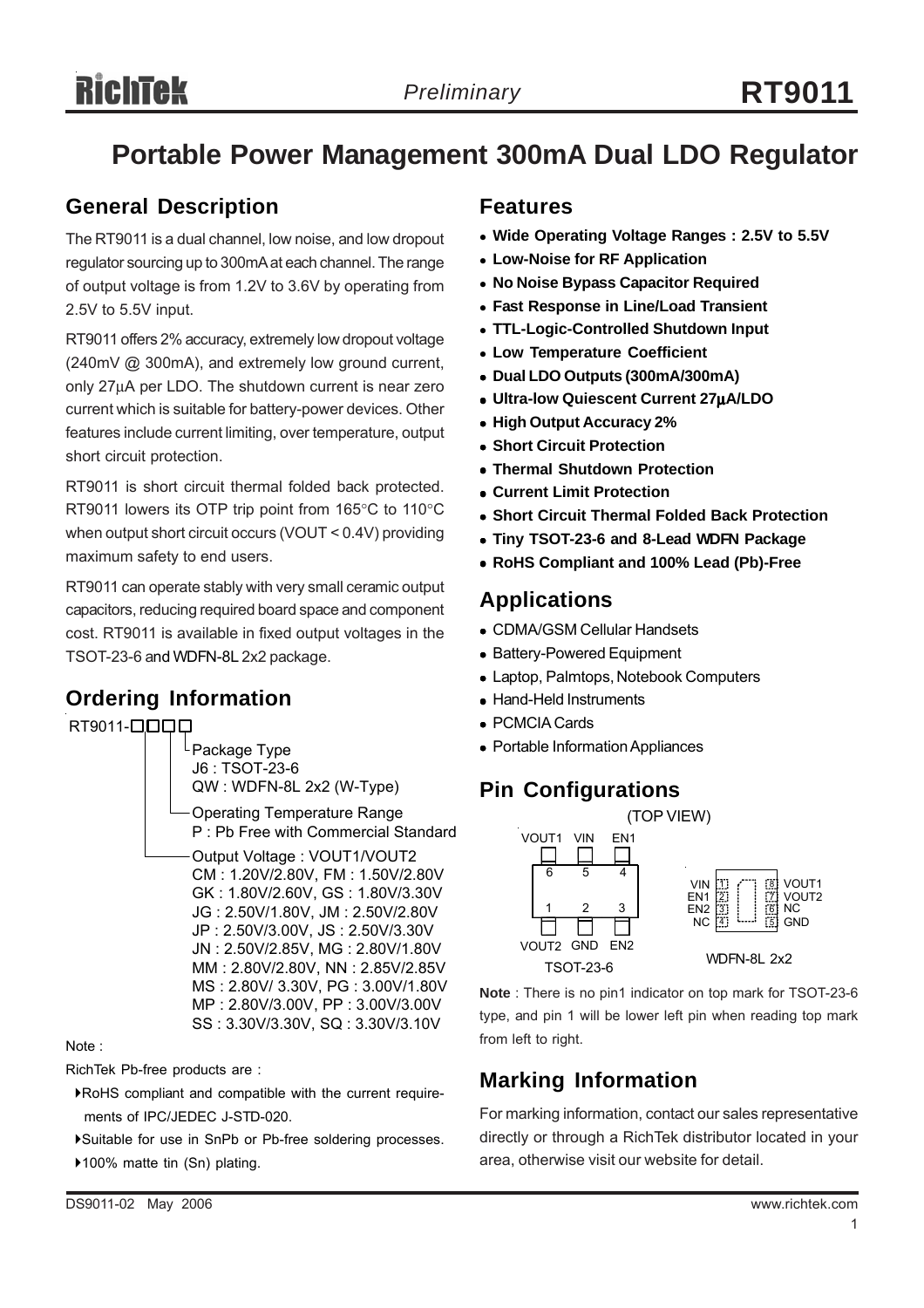## **Typical Application Circuit**



## **Functional Pin Description**

| Pin No.            |                |                 |                                                                      |  |  |
|--------------------|----------------|-----------------|----------------------------------------------------------------------|--|--|
| RT9011-□□PQW       | RT9011-□□PJ6   | <b>Pin Name</b> | <b>Pin Function</b>                                                  |  |  |
|                    | 5              | <b>VIN</b>      | Supply Input                                                         |  |  |
| $\overline{2}$     | 4              | EN <sub>1</sub> | Chip Enable1 (Active High)                                           |  |  |
| 3                  | 3              | EN <sub>2</sub> | Chip Enable2 (Active High)                                           |  |  |
| 5                  | $\overline{2}$ | <b>GND</b>      | Common Ground                                                        |  |  |
|                    |                | VOUT2           | Channel 2 Output Voltage                                             |  |  |
| 8                  | 6              | VOUT1           | Channel 1 Output Voltage                                             |  |  |
| 4, 6               |                | <b>NC</b>       | <b>No Connection</b>                                                 |  |  |
| <b>Exposed Pad</b> |                | <b>GND</b>      | Exposed pad should be soldered to PCB board and connected<br>to GND. |  |  |

## **Available Voltage Version**

| <b>Voltage</b> | ⌒<br>◡          |     | W    | G   |        |     |     |     | υ   |       |      |
|----------------|-----------------|-----|------|-----|--------|-----|-----|-----|-----|-------|------|
| Code           | 1.2             | 1.5 | 1.6  | 1.8 | i.85   | 1.9 | ົ   | 2.1 | 2.5 | 2.6   | 2.65 |
| <b>Voltage</b> | −               | M   | N    |     | ח      | Q   |     |     | --  | $- -$ | --   |
| Code           | <u>_</u><br>2.7 | 2.8 | 2.85 | 2.9 | ◠<br>ີ | 3.1 | 3.2 | 3.3 | --  | $- -$ | --   |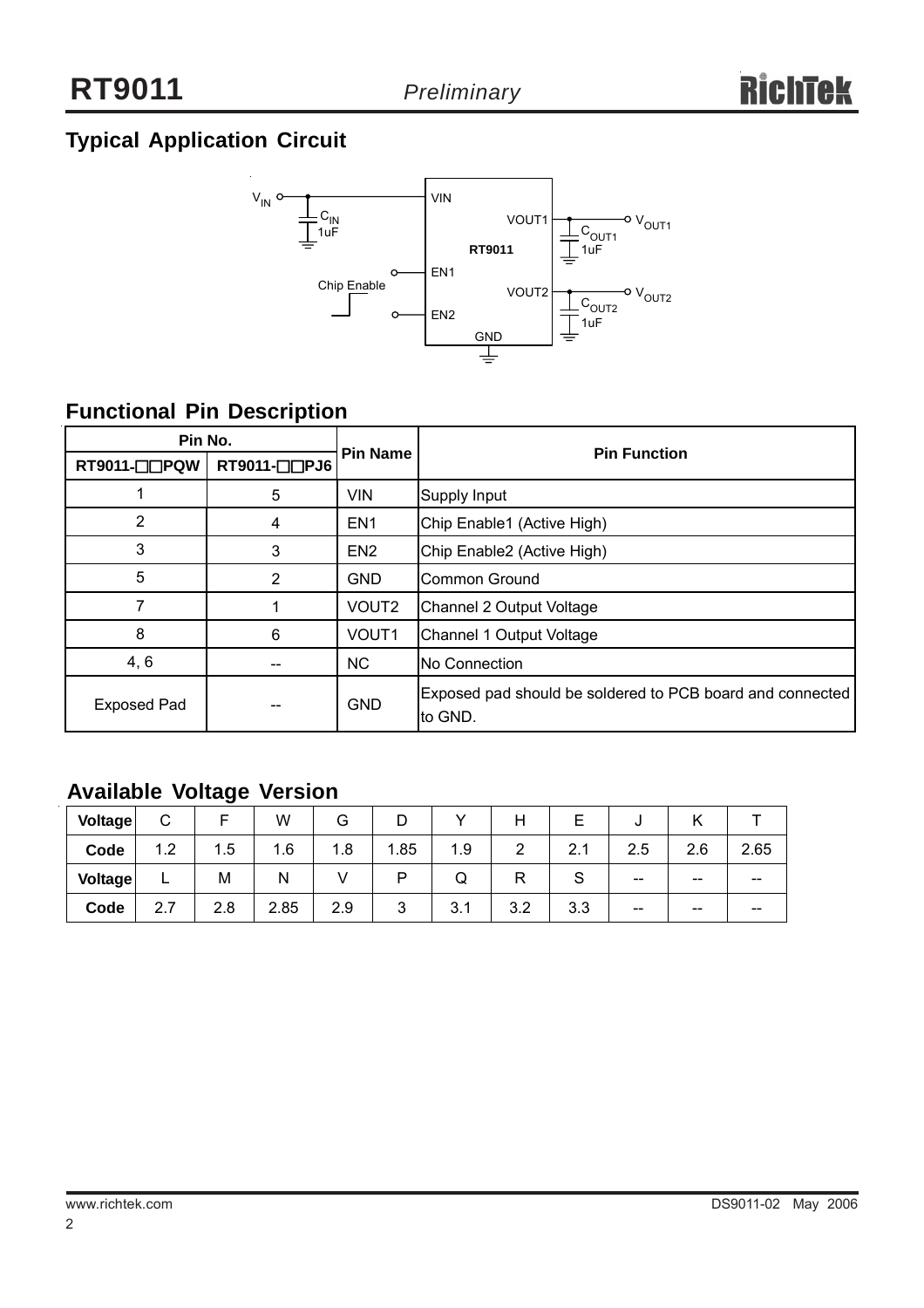## **Function Block Diagram**

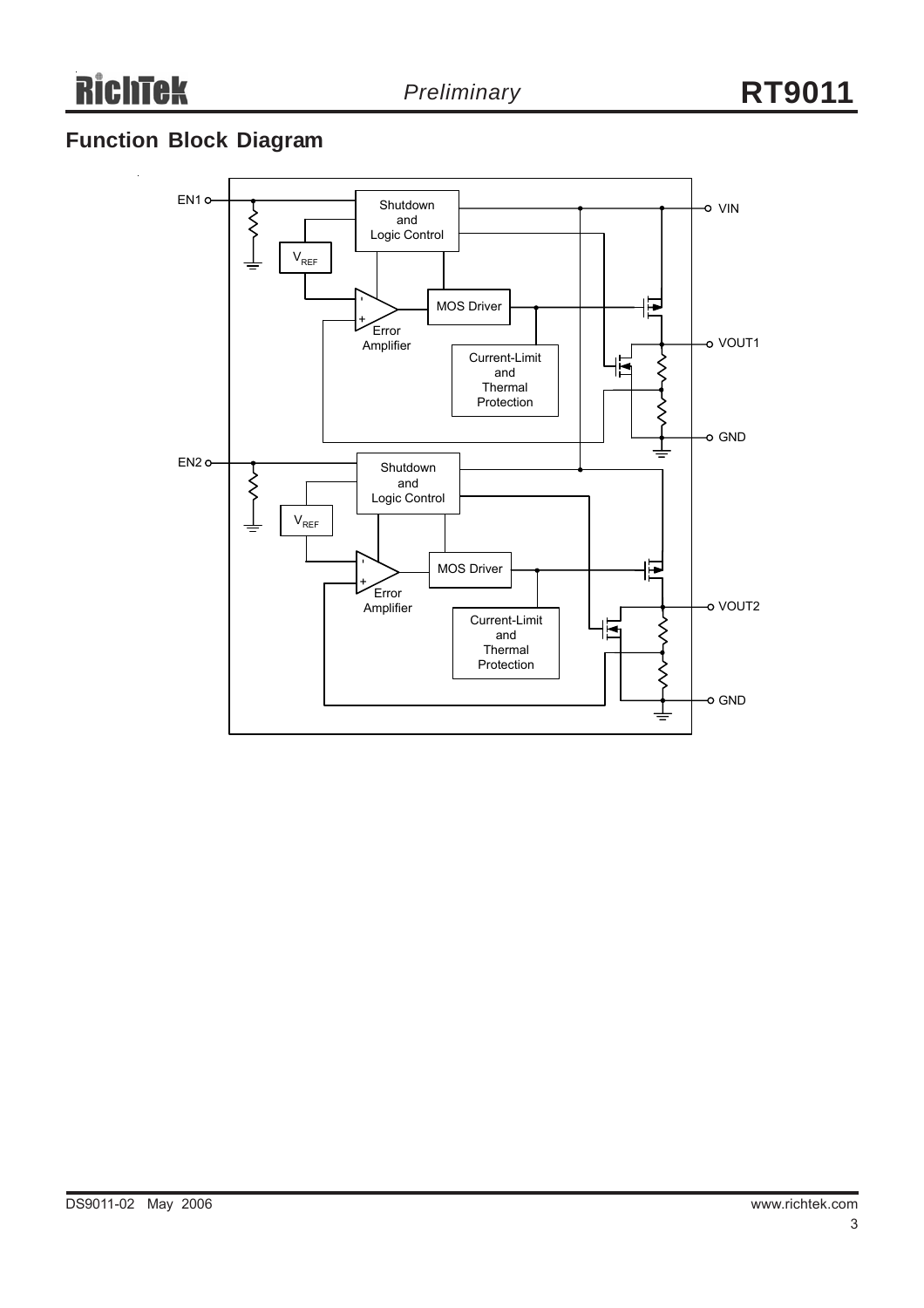

## **Absolute Maximum Ratings** (Note 1)

| • Power Dissipation, $P_D @ T_A = 25^{\circ}C$ |  |
|------------------------------------------------|--|
|                                                |  |
|                                                |  |
| • Package Thermal Resistance (Note 4)          |  |
|                                                |  |
|                                                |  |
|                                                |  |
|                                                |  |
| • ESD Susceptibility (Note 2)                  |  |
|                                                |  |
|                                                |  |
|                                                |  |

## **Recommended Operating Conditions** (Note 3)

| • Supply Input Voltage ---                | -- 2.5V to 5.5V                     |
|-------------------------------------------|-------------------------------------|
|                                           | --- 0V to 5.5V                      |
|                                           | $-40^{\circ}$ C to 125 $^{\circ}$ C |
| • Operation Ambient Temperature Range --- | — 0°С to 85°С ∶                     |

#### **Electrical Characteristics**

(V<sub>IN</sub> = V<sub>OUT</sub> + 1V, V<sub>EN</sub> = V<sub>IN</sub>, C<sub>IN</sub> = C<sub>OUT</sub> = 1µF, T<sub>A</sub> = 25°C, unless otherwise specified.)

| <b>Parameter</b>                   | <b>Symbol</b>                      | <b>Test Conditions</b>                                                                  | Min                                   | <b>Typ</b> | Max                                   | <b>Units</b>    |
|------------------------------------|------------------------------------|-----------------------------------------------------------------------------------------|---------------------------------------|------------|---------------------------------------|-----------------|
| Input Voltage                      | $V_{IN}$                           | $V_{IN}$ = 2.5V to 5.5V                                                                 | 2.5                                   |            | 5.5                                   | V               |
| Dropout Voltage<br>(Note 5)        |                                    | $IOUT = 150mA$                                                                          | --                                    | 120        | $\hspace{0.05cm}$ – $\hspace{0.05cm}$ | mV              |
|                                    | <b>V<sub>DROP</sub></b>            | $I_{\text{OUT}} = 300 \text{mA}$                                                        | --                                    | 240        | --                                    | mV              |
| Output voltage range               | <b>VOUT</b>                        |                                                                                         | 1.2                                   | --         | 3.6                                   | $\vee$          |
| V <sub>OUT</sub> Accuracy          | $\Delta V$                         | $I_{\text{OUT}} = 1 \text{mA}$                                                          | $-2$                                  | --         | $+2$                                  | $\%$            |
| Line Regulation                    | $\Delta\mathsf{V}_{\mathsf{LINE}}$ | $V_{IN}$ = (V <sub>OUT</sub> + 0.3V) to 5.5V or<br>$V_{IN}$ > 2.5V, whichever is larger | --                                    |            | 0.2                                   | %N              |
| Load Regulation                    |                                    | $\Delta V_{\text{LOAD}}$ 1 mA < $I_{\text{OUT}}$ 300 mA                                 | --                                    |            | 0.6                                   | $\frac{0}{0}$   |
| <b>Current Limit</b>               |                                    | $R_{LOAD}$ = 1 $\Omega$                                                                 | 330                                   | 450        | 700                                   | mA              |
| <b>Quiescent Current</b>           | lQ                                 | $V_{EN}$ > 1.5V                                                                         | $\hspace{0.05cm}$ – $\hspace{0.05cm}$ | 58         | 80                                    | μA              |
| Shutdown Current                   | $I_{Q}$ sp                         | $V_{EN}$ < 0.4V                                                                         | --                                    |            | 1                                     | μA              |
| <b>EN Threshold</b>                | Vıн                                | $V_{IN}$ = 2.5V to 5.5V, Power On                                                       | 1.5                                   | --         | --                                    | V               |
|                                    | $V_{IL}$                           | $V_{IN}$ = 2.5V to 5.5V, Shutdown                                                       | --                                    |            | 0.4                                   |                 |
| Output Voltage TC                  |                                    |                                                                                         | $\hspace{0.05cm}$ – $\hspace{0.05cm}$ | 100        | $\overline{\phantom{a}}$              | ppm/°C          |
| <b>Thermal Shutdown</b>            | T <sub>SD</sub>                    |                                                                                         | $\hspace{0.05cm}$ – $\hspace{0.05cm}$ | 170        | $\hspace{0.05cm}$ – $\hspace{0.05cm}$ | $\circ$ C       |
| <b>Thermal Shutdown Hysteresis</b> | $\Delta$ T <sub>SD</sub>           |                                                                                         | --                                    | 40         |                                       | $\rm ^{\circ}C$ |

*To be continued*

4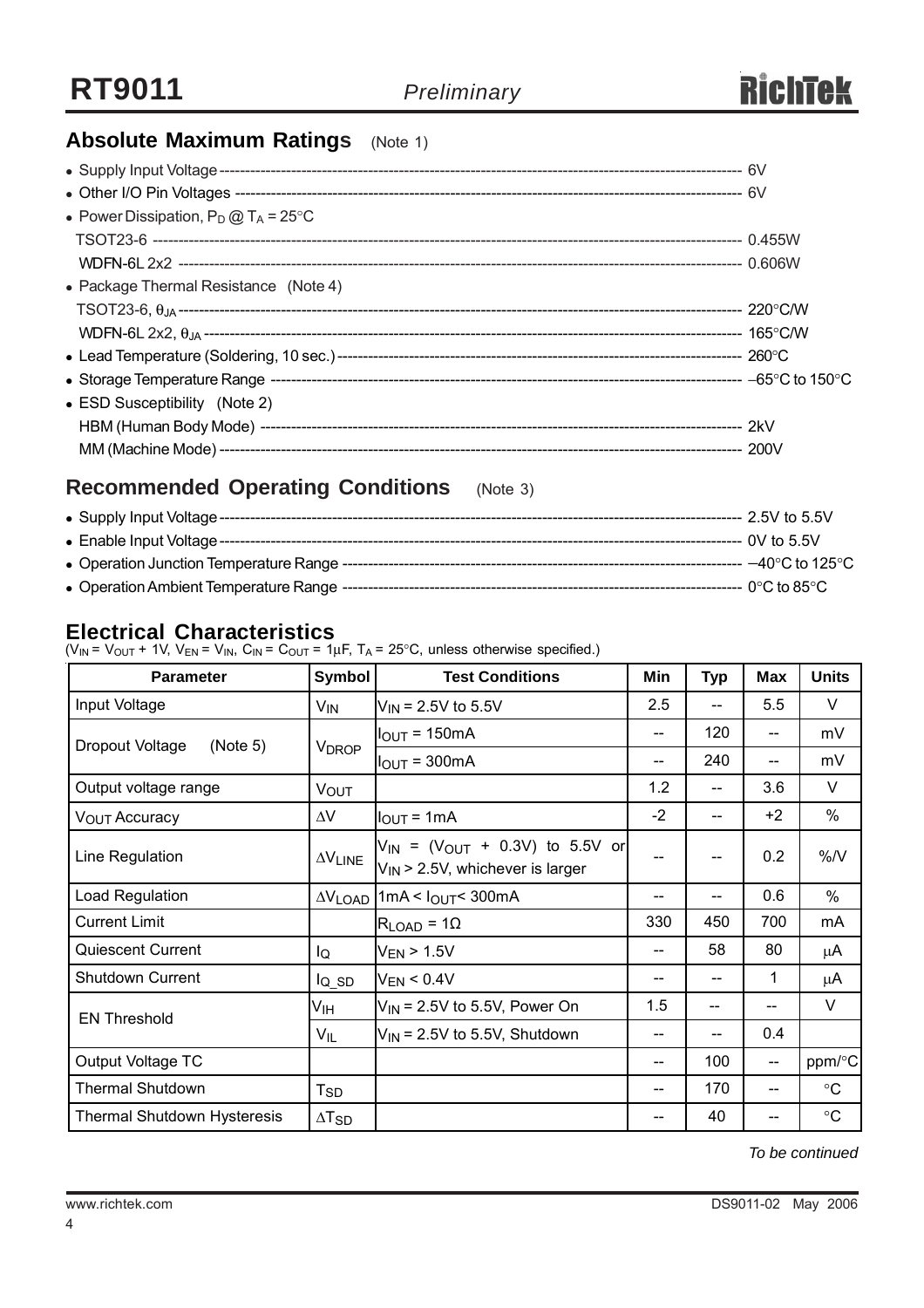**RichTek** 

| <b>Parameter</b>                  | Symbol      | <b>Test Conditions</b> | Min                                   | Typ | <b>Max</b> | <b>Units</b> |
|-----------------------------------|-------------|------------------------|---------------------------------------|-----|------------|--------------|
|                                   | <b>PSRR</b> | $f = 100$ Hz           | $\hspace{0.05cm}$ – $\hspace{0.05cm}$ | 65  | $-$        | dB           |
| <b>PSRR</b><br>$I_{LOAD} = 10mA$  |             | $f = 1kHz$             | $\hspace{0.05cm}$                     | 60  | $-$        | dB           |
|                                   |             | $f = 10kHz$            | $\hspace{0.05cm}$                     | 50  | $-$        | dB           |
|                                   | <b>PSRR</b> | $f = 100$ Hz           | $\overline{\phantom{m}}$              | 65  | --         | dB           |
| <b>PSRR</b><br>$I_{LOAD} = 150mA$ |             | $f = 1kHz$             | $\hspace{0.05cm}$ – $\hspace{0.05cm}$ | 50  | --         | dB           |
|                                   |             | $f = 10kHz$            | $\hspace{0.05cm}$ – $\hspace{0.05cm}$ | 50  | $- -$      | dB           |

**Note 1.** Stresses listed as the above "Absolute Maximum Ratings" may cause permanent damage to the device. These are for stress ratings. Functional operation of the device at these or any other conditions beyond those indicated in the operational sections of the specifications is not implied. Exposure to absolute maximum rating conditions for extended periods may remain possibility to affect device reliability.

**Note 2.** Devices are ESD sensitive. Handling precaution recommended.

**Note 3.** The device is not guaranteed to function outside its operating conditions.

- **Note 4.** θ<sub>JA</sub> is measured in the natural convection at T<sub>A</sub> = 25°C on a low effective thermal conductivity test board of JEDEC 51-3 thermal measurement standard.
- Note 5. The dropout voltage is defined as V<sub>IN</sub> -V<sub>OUT</sub>, which is measured when V<sub>OUT</sub> is V<sub>OUT(NORMAL)</sub> − 100mV.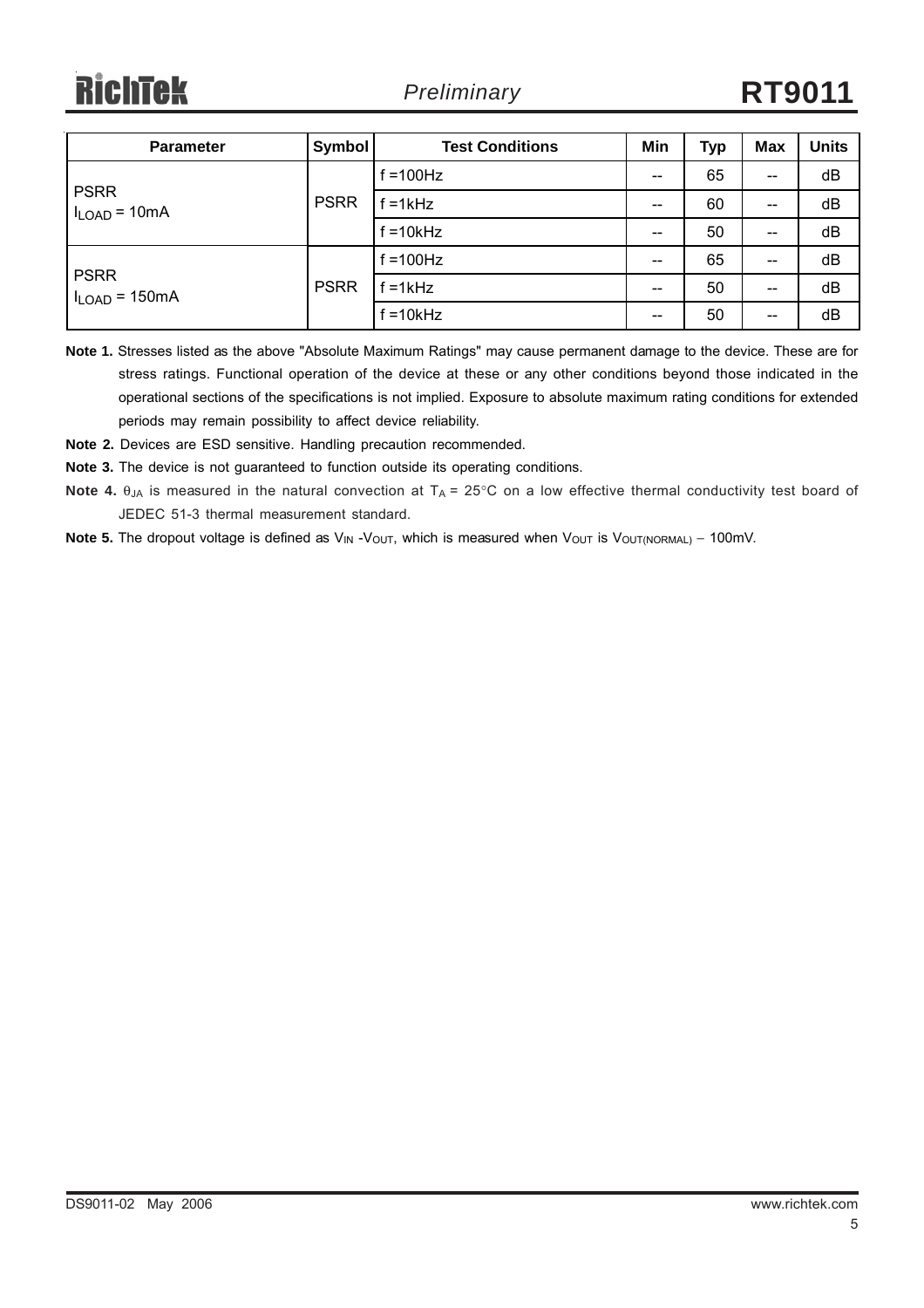## **Typical Operating Characteristics**











**Dropout Voltage vs. Load Current**



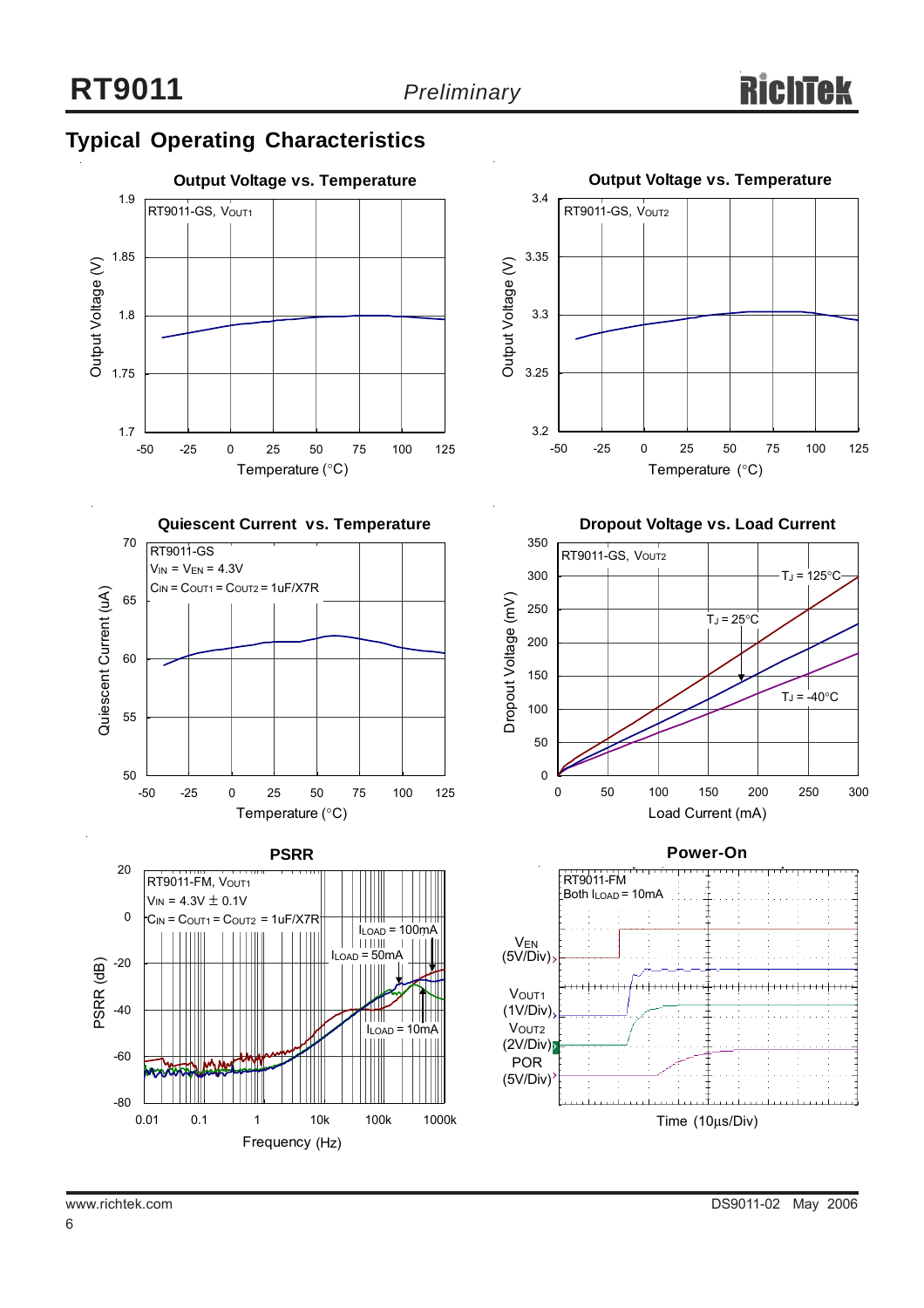# *Preliminary* **RT9011**











Time (100μs/Div)

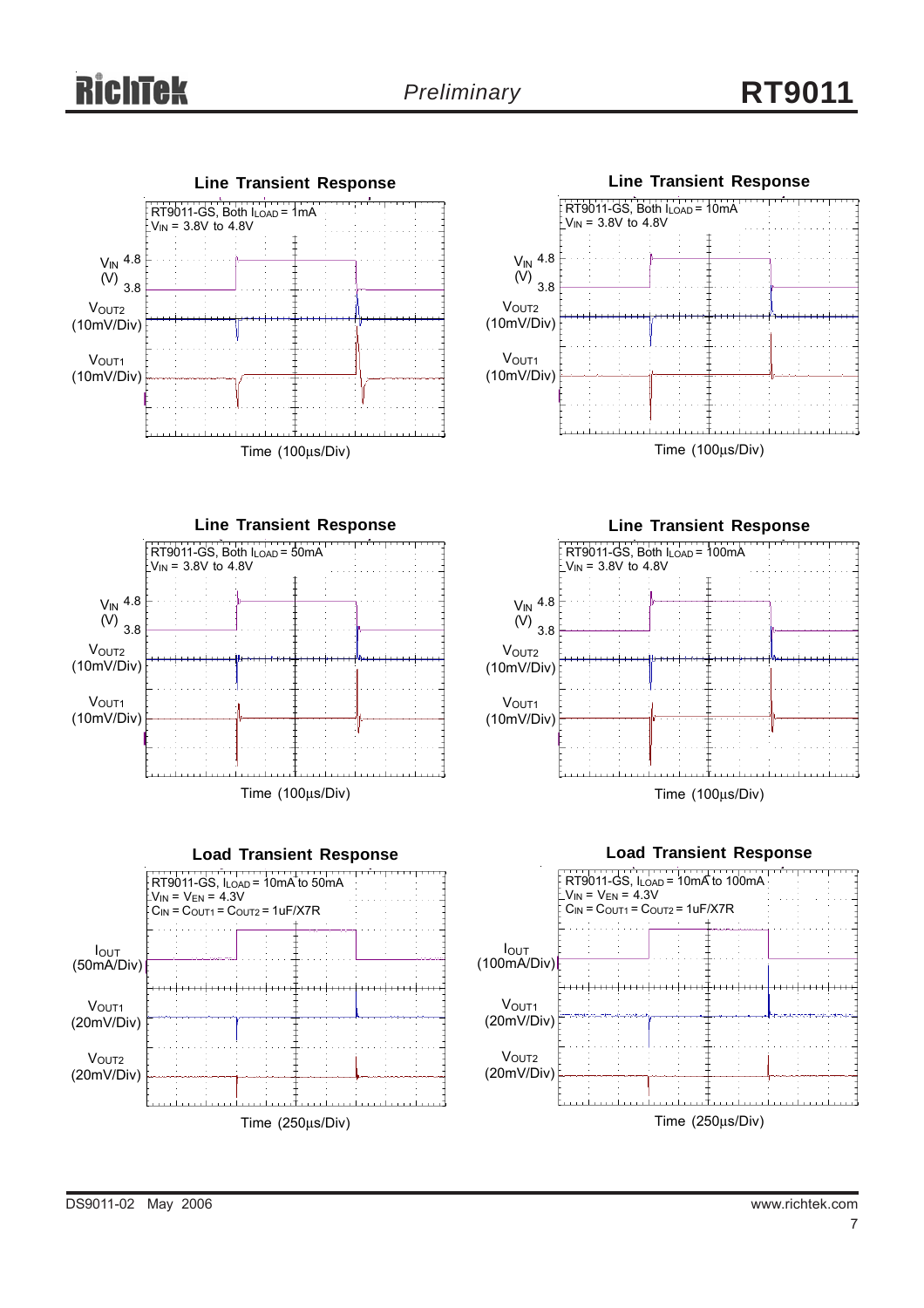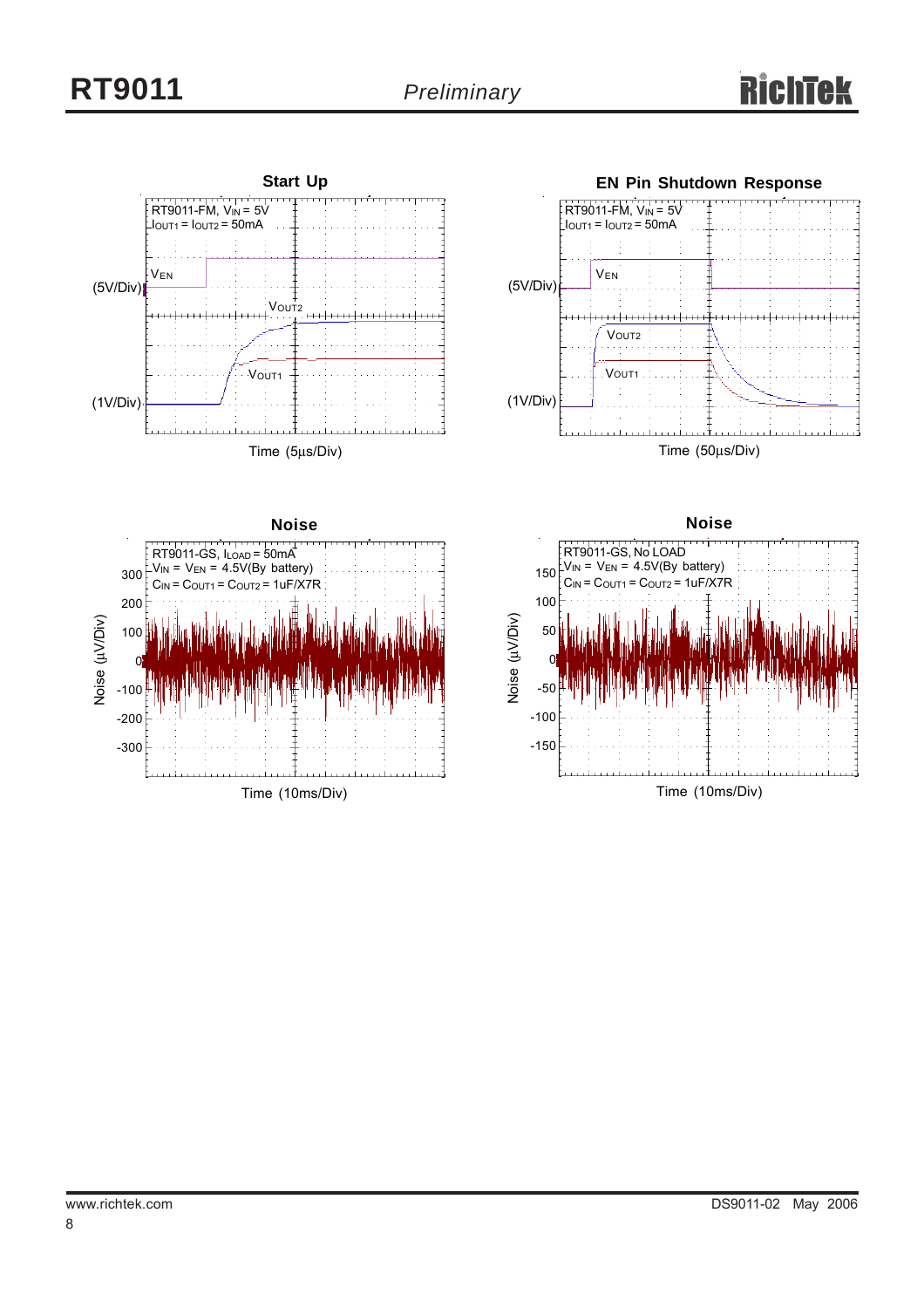#### **Applications Information**

Like any low-dropout regulator, the external capacitors used with the RT9011 must be carefully selected for regulator stability and performance. Using a capacitor whose value  $is$  > 1 $\mu$ F on the RT9011 input and the amount of capacitance can be increased without limit. The input capacitor must be located a distance of not more than 0.5 inch from the input pin of the IC and returned to a clean analog ground. Any good quality ceramic or tantalum can be used for this capacitor. The capacitor with larger value and lower ESR (equivalent series resistance) provides better PSRR and line-transient response.

The output capacitor must meet both requirements for minimum amount of capacitance and ESR in all LDOs application. The RT9011 is designed specifically to work with low ESR ceramic output capacitor in space-saving and performance consideration. Using a ceramic capacitor whose value is at least  $1 \mu$ F with ESR is > 20m $\Omega$  on the RT9011 output ensures stability. The RT9011 still works well with output capacitor of other types due to the wide stable ESR range. Figure 1. shows the curves of allowable ESR range as a function of load current for various output capacitor values. Output capacitor of larger capacitance can reduce noise and improve load transient response, stability, and PSRR. The output capacitor should be located not more than 0.5 inch from the VOUT pin of the RT9011 and returned to a clean analog ground.



Figure 1. Stable Cout ESR Range

#### **Thermal Considerations**

Thermal protection limits power dissipation in RT9011. When the operation junction temperature exceeds 170°C, the OTP circuit starts the thermal shutdown function and turns the pass element off. The pass element turn on again after the junction temperature cools by 40°C. RT9011 lowers its OTP trip level from 170°C to 110°C when output short circuit occurs (VOUT < 0.4V) as shown in Figure 2. It limits IC case temperature under 100°C and provides maximum safety to customer while output short circuit occurring.



#### Figure 2. Short Circuit Thermal Folded Back Protection when Output Short Circuit Occurs (Patent)

For continuous operation, do not exceed absolute maximum operation junction temperature 125°C. The power dissipation definition in device is :

$$
P_D = (V_{IN} - V_{OUT}) \times I_{OUT} + V_{IN} \times I_Q
$$

The maximum power dissipation depends on the thermal resistance of IC package, PCB layout, the rate of surroundings airflow and temperature difference between junction to ambient. The maximum power dissipation can be calculated by following formula :

 $P_{D(MAX)} = (T_{J(MAX)} - T_A) / \theta_{JA}$ 

Where  $T_{J(MAX)}$  is the maximum operation junction temperature 125 $\degree$ C, T<sub>A</sub> is the ambient temperature and the  $\theta_{JA}$  is the junction to ambient thermal resistance.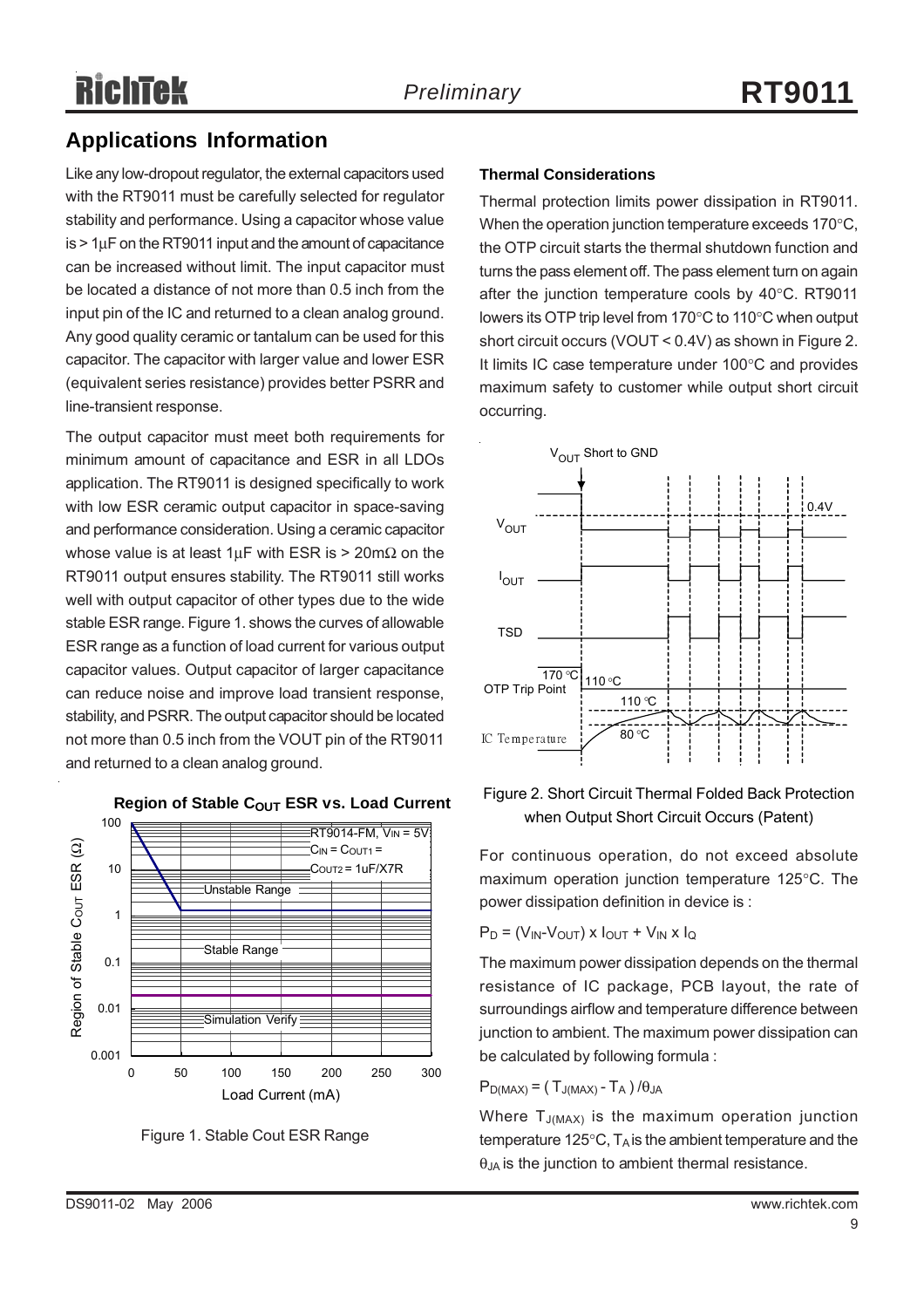For recommended operating conditions specification of RT9011, where  $T_{J(MAX)}$  is the maximum junction temperature of the die (125 $\degree$ C) and T<sub>A</sub> is the operated ambient temperature. The junction to ambient thermal resistance ( $\theta_{JA}$  is layout dependent) for TSOT-23-6 package is 220°C/W and WDFN-8L 2x2 is 165°C/W on the standard JEDEC 51-3 single-layer thermal test board. The maximum power dissipation at  $T_A = 25^{\circ}$ C can be calculated by following formula :

 $P_{D(MAX)} = (125^{\circ}C - 25^{\circ}C) / 220 = 0.455$  W for TSOT-23-6 packages

 $P_{D(MAX)} = (125^{\circ}C - 25^{\circ}C) / 165 = 0.606$  W for WDFN-8L 2x2 packages

The maximum power dissipation depends on operating ambient temperature for fixed  $T_{J(MAX)}$  and thermal resistance  $\theta_{JA}$ . For RT9011 packages, the Figure 3 of derating curves allows the designer to see the effect of rising ambient temperature on the maximum power allowed.



Figure 3. Derating Curves for RT9011 Packages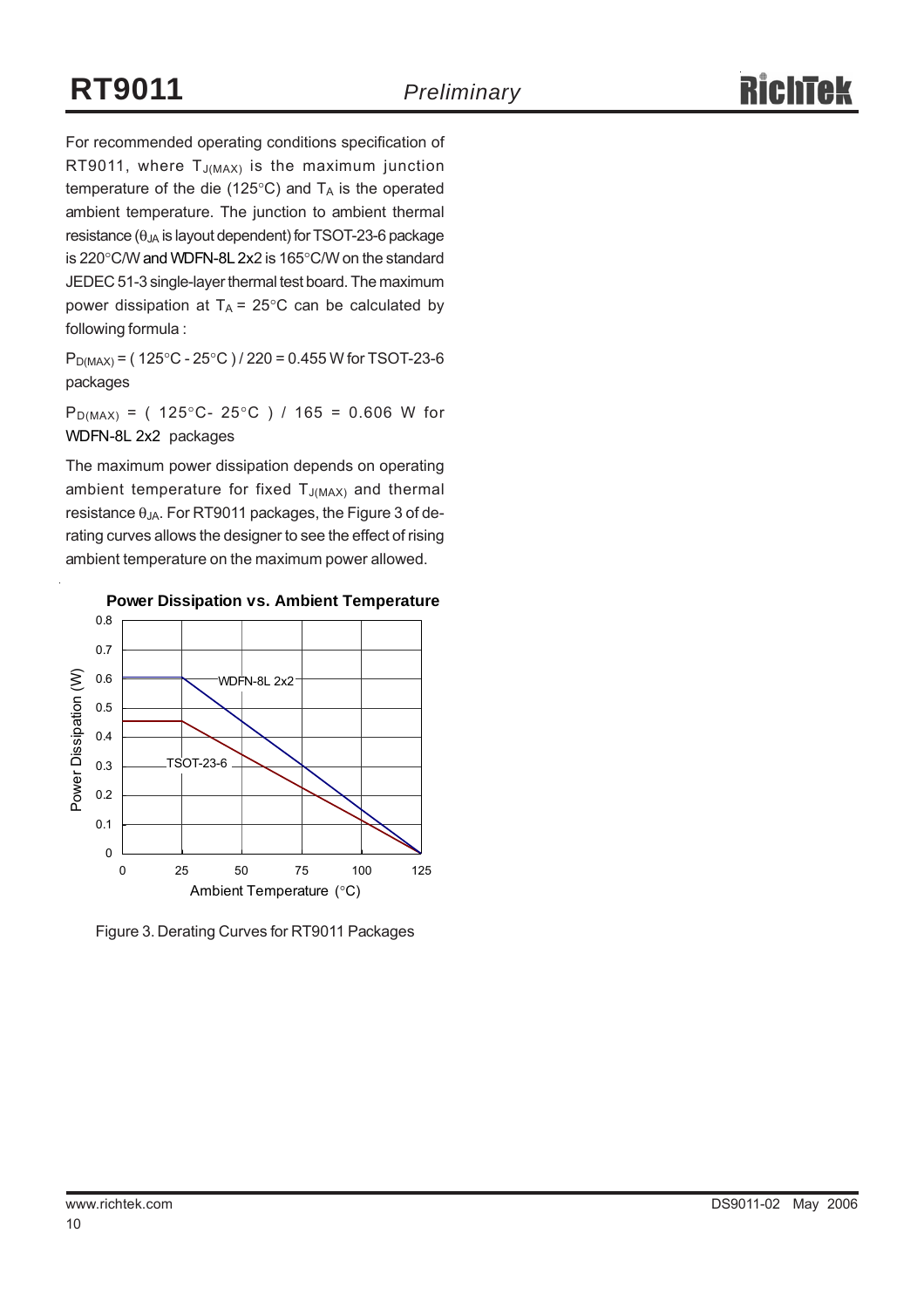## **Outline Dimension**



|                |       | <b>Dimensions In Millimeters</b> | <b>Dimensions In Inches</b> |            |  |  |
|----------------|-------|----------------------------------|-----------------------------|------------|--|--|
| Symbol         | Min   | Max                              | Min                         | <b>Max</b> |  |  |
| A              | 0.700 | 1.000                            | 0.028                       | 0.039      |  |  |
| A <sub>1</sub> | 0.000 | 0.100                            | 0.000                       | 0.004      |  |  |
| B              | 1.397 | 1.803                            | 0.055                       | 0.071      |  |  |
| b              | 0.300 | 0.559                            | 0.012                       | 0.022      |  |  |
| C              | 2.591 | 3.000                            | 0.102                       | 0.118      |  |  |
| D              | 2.692 | 3.099                            | 0.106                       | 0.122      |  |  |
| e              | 0.838 | 1.041                            | 0.033                       | 0.041      |  |  |
| Η              | 0.080 | 0.254                            | 0.003                       | 0.010      |  |  |
|                | 0.300 | 0.610                            | 0.012                       | 0.024      |  |  |

**TSOT-23-6 Surface Mount Package**